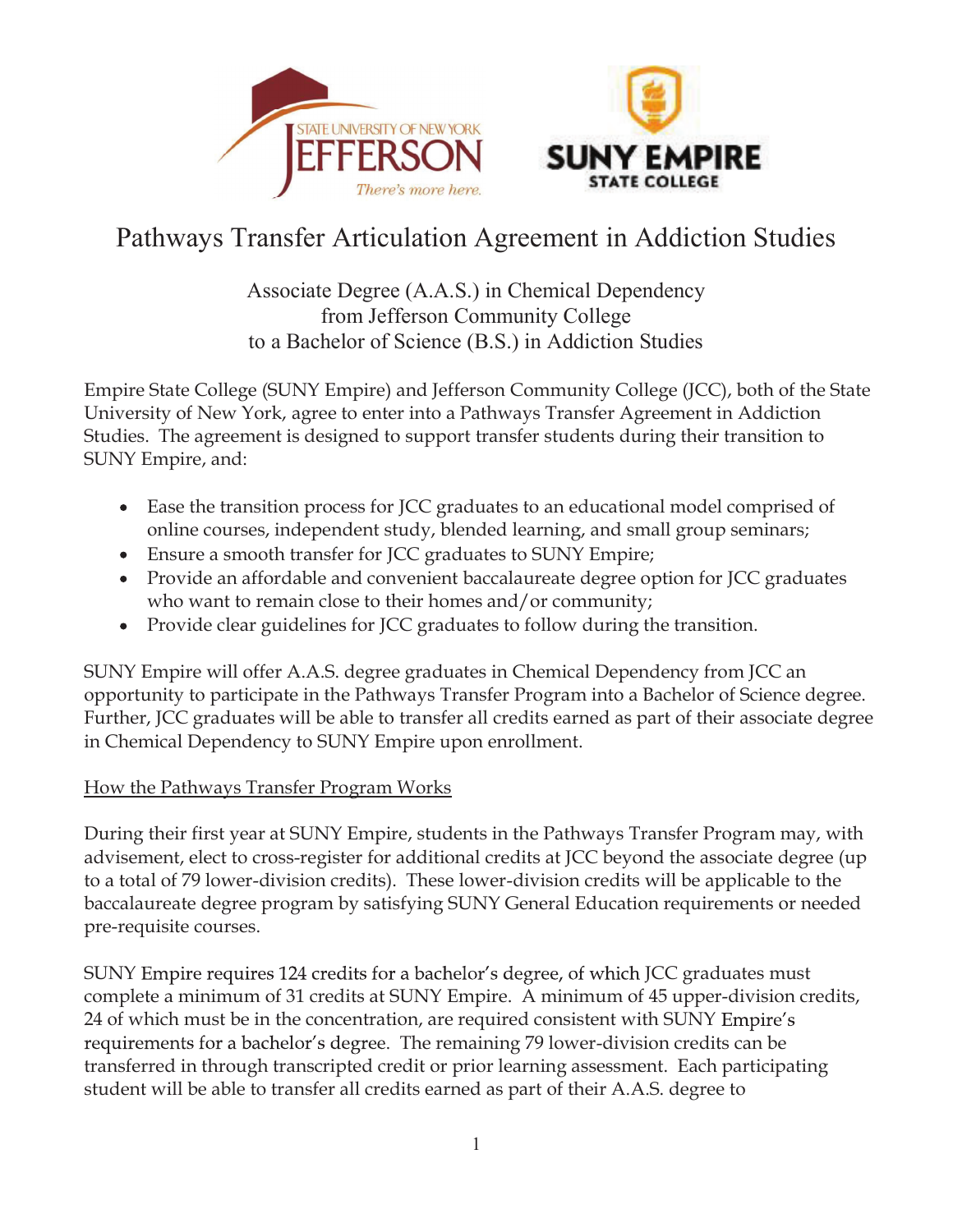SUNY Empire, as long as they fit into the student's designed bachelor's degree program (see Appendix B for additional details).

# Benefits for JCC Transfer Students

SUNY Empire will provide the following benefits for participating JCC students:

- Guaranteed admission to a bachelor's degree program
- Provision of a one-time \$100 *Better Together* transfer scholarship
- Waiver of the \$50 orientation fee
- Waiver of the admissions application essay requirement

To be eligible, JCC transfer students must have completed an associate degree or be in (or entering) their final semester of completing an associate degree.

A unique application code for interested students to use during the admissions application process will be created by SUNY Empire and provided to appropriate staff members in the transfer advisement office at JCC for distribution.

# Benefits for Employees of JCC

Employees of JCC may participate in the Pathways Transfer Program and become students at SUNY Empire by way of this agreement. Employees who hold an associate degree are eligible for the same benefits as are outlined above, regardless of when they received their degree. Students who hold a bachelor's degree and are interested in a graduate degree program are also eligible for the following benefits.

- Waiver of the \$50 orientation fee
- Provision of a one-time \$100 *Better Together* transfer scholarship
- A single point of contact at the School for Graduate Studies to guide new students through the admissions, enrollment and orientation process. The contact for JCC employees is:

 Evan Reese Graduate Outreach and Academic Advisement Coordinator Evan.Reese@esc.edu (800) 847-3000 ext. 2904

To acquire the admission application code to access these benefits, please contact the transfer advisement office at JCC.

# Benefits for Active Military, Veterans, and Spouses

SUNY Empire has a long-standing commitment of supporting active military, veterans and family members, and enthusiastically pledges to maintain its commitment to provide the following benefits and services to military-aligned students, and as they may be amended from time to time by SUNY Empire: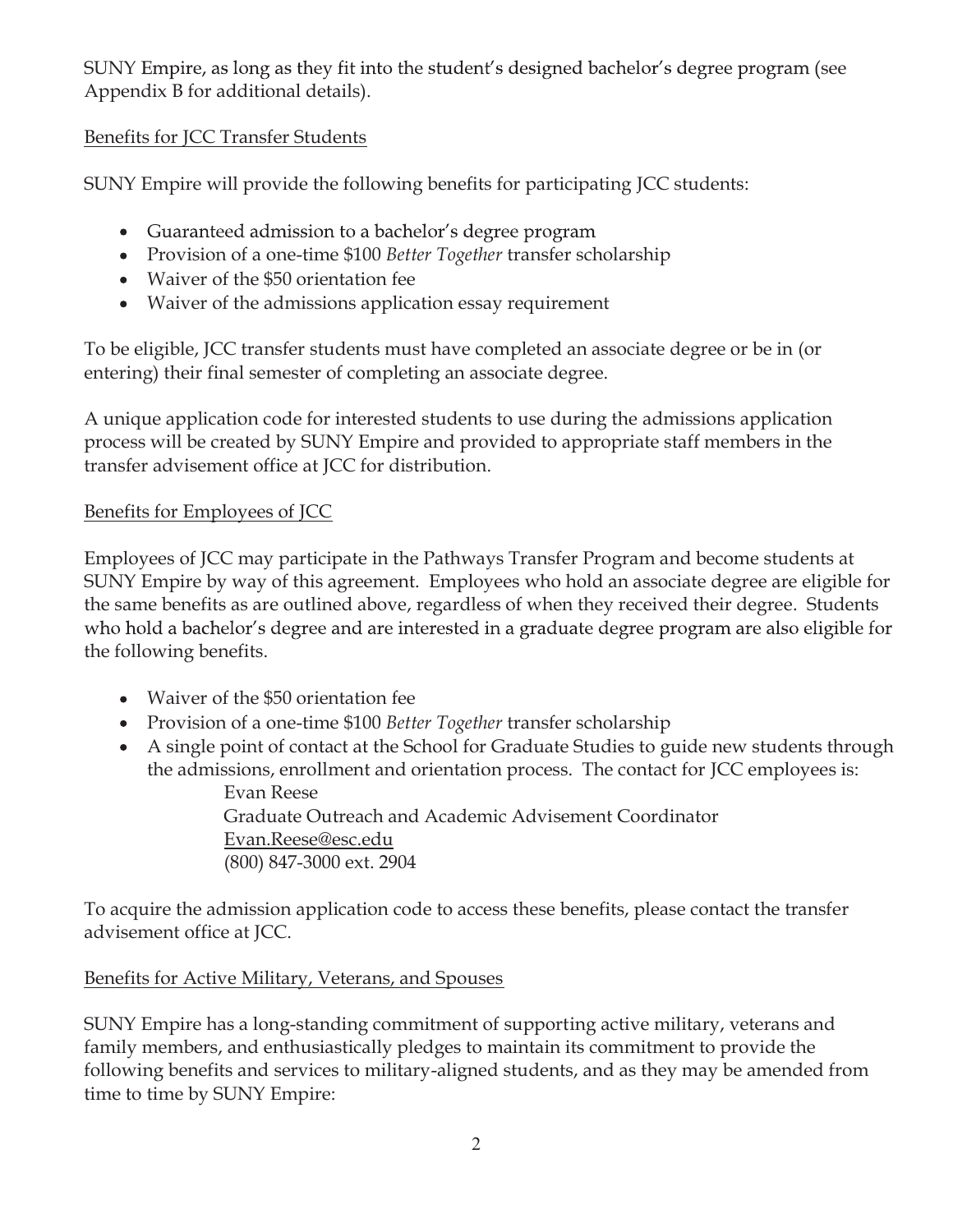- Pre-enrollment advising and an Evaluated Education Plan (EEP) with a review of anticipated transfer credits prior to enrollment
- Waive all mandatory fees for military members (active-duty, guard, reserve and veterans) along with their spouses. Waived fees include: orientation fee, college fee, student activity fee, technology fee, health and wellness fee, portfolio (assessment) fee, and program amendment fee.
- Individualized Prior Learning Assessment (iPLA) fees are waived for military members
- Support military-aligned students through VA and TA funding processes
- Access to the Office of Veteran and Military Education (OVME) and its dedicated resources to support student success all the way through to degree completion.

# Guidelines of the Agreement

As part of the agreement, SUNY Empire will provide the following: (1) individual educational planning and mentoring for all transferring Chemical Dependency students, (2) outreach to faculty and transfer office staff at JCC to provide program information, and (3) offer information sessions for students at JCC, at SUNY Empire locations, and online.

JCC agrees to provide: (1) access for cross-registered Pathways transfer students to campus facilities and resources (i.e. Library, academic support, computer labs), (2) promotion of the program on campus to current students, faculty advisors, and alumni, and (3) to include this transfer agreement in any college publications where such agreements are listed (i.e. college catalog, website, transfer office brochures).

Chemical Dependency A.A.S. to Addiction Studies B.S. students may enroll at SUNY Empire on a full or part-time basis. With advisement from their faculty mentor at SUNY Empire, students may elect to design a degree program similar to the one provided in Appendix A.

This agreement becomes effective when all signatures are affixed, and remains in effect for five years from that date (of last signature). The agreement may be amended or renewed by mutual agreement and will be formalized via revision of this agreement.

# For Further Information

Dr. Thalia MacMillan Chair, Department of Addiction Studies SUNY Empire State College (646) 230-1363 Thalia.MacMillan@esc.edu

Amy O'Donnell Instructor of Chemical Dependency Jefferson Community College (315) 786-2476 Aodonnell@sunyjefferson.edu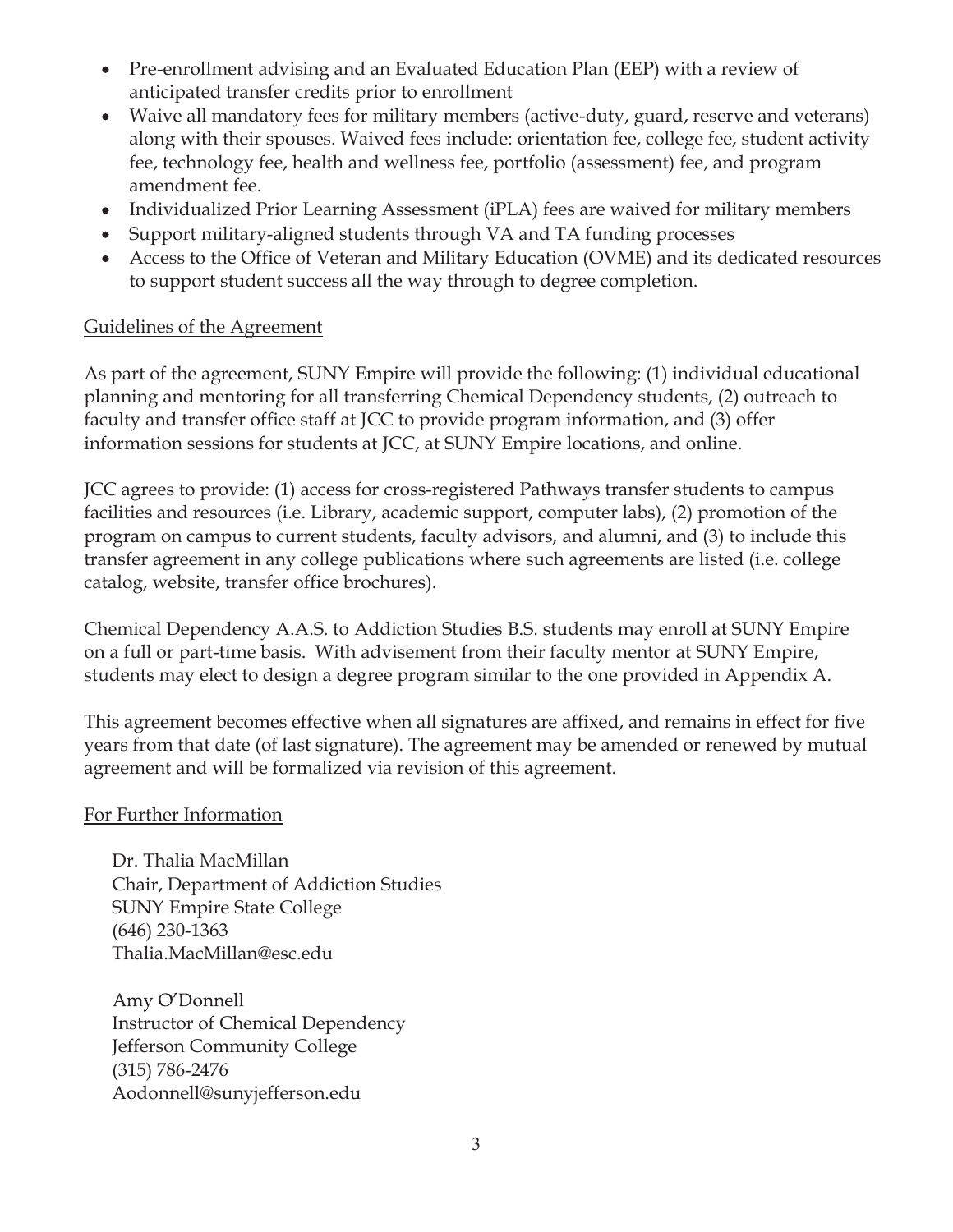Signatures to the Agreement

**EMPIRE STATE COLLEGE** 

Dr. Nathan Gonyea Officer in Charge

Dr. Tai Arnold Acting Provost and Executive Vice President for Academic Affairs

 $ln c<sup>9</sup>$ 

Dr. Desalyn De-Souza Dean, School of Human Services

#### JEFFERSON COMMUNITY COLLEGE

Dr. Ty Stone President

V.Mar

Dr. Maryrose Eannace Interim Vice President for Academic Affairs

erilyn Fairman Åssociate Vice President, Liberal Arts Division

 $\frac{1}{2}$ Date

11/22/2021 Date

#### 11/12/2021

Date

 $\frac{11}{2021}$ 

Date

 $11/5/2021$ 

 $\overline{Date}$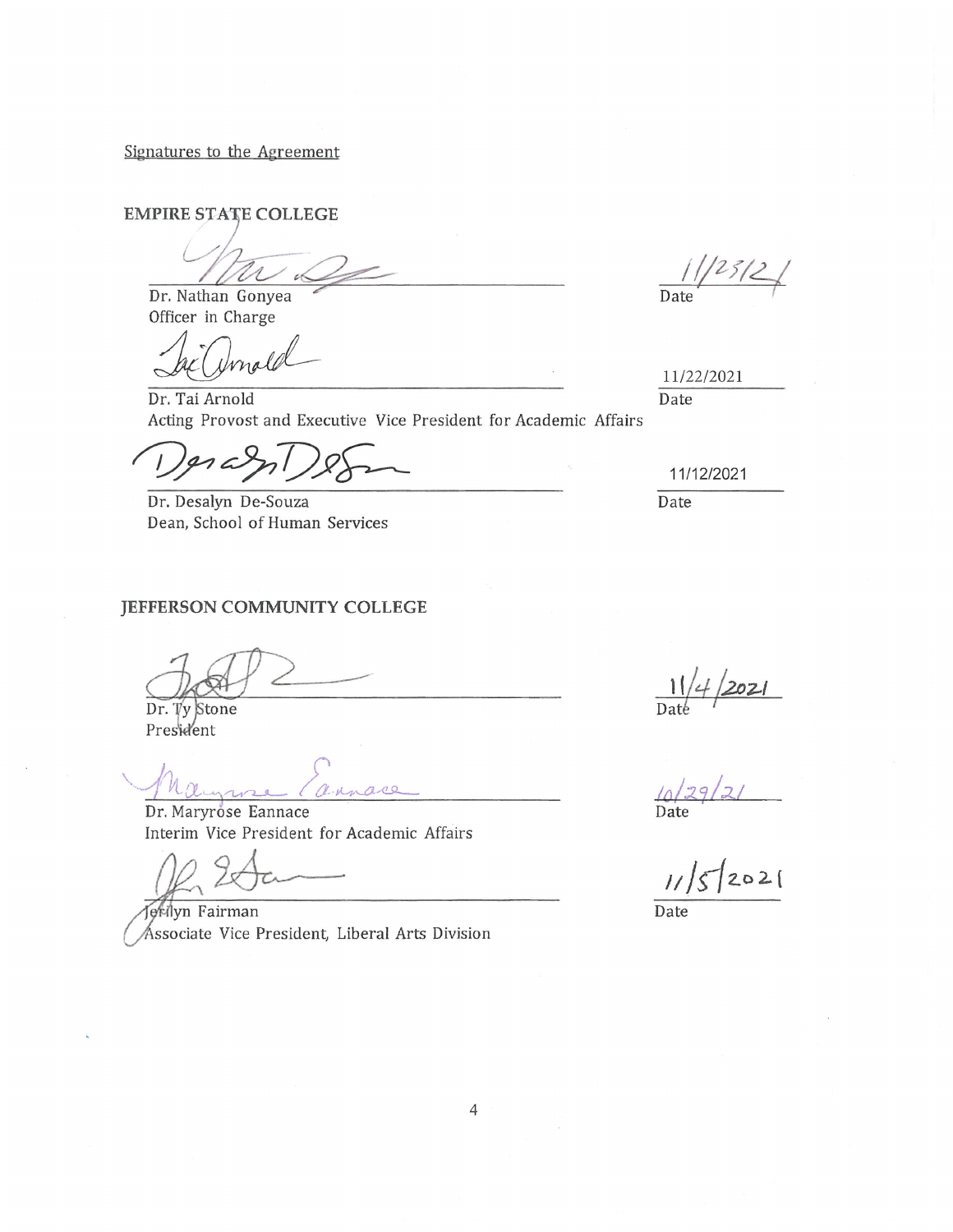### Appendix A Sample Degree Plan

| Degree:  | Bachelor of Science      |
|----------|--------------------------|
| Program: | <b>Addiction Studies</b> |

### Jefferson Community College - Chemical Dependency, A.A.S.

| HUS 101: Introduction to Human Services                         | 3              | ENG 101: Research and Composition                                                                                      | 3              |
|-----------------------------------------------------------------|----------------|------------------------------------------------------------------------------------------------------------------------|----------------|
| HUS 103: Introduction to Alcohol and Nicotine<br><b>Studies</b> | 3              | ENG 218: Technical and Professional Writing                                                                            | 3              |
| HUS 107: Case Management Practice in Human<br><b>Services</b>   | 3              | Laboratory Science Elective (BIO 106: Human<br>Biology recommended)                                                    | 4              |
| HUS 126: Introduction to Substance Abuse                        |                | MTH 144: Elementary Statistics or<br>MTH 174: Mathematical Probability & Stats I                                       | 3              |
| HUS 201: Introduction to Helping Skills                         | 3              | PSY 133: Introduction to Psychology                                                                                    | 3              |
| HUS 202: Introduction to Group Counseling                       | 3              | STA 161: Interpersonal Communication                                                                                   | 3              |
| HUS 203: Substance Abuse Counseling                             | 3              | CRJ/HUS 175: Response to Victims of Crimes<br>or<br>CRJ/HUS 235: Drug Investigation or<br>PSY 235: Abnormal Psychology | 3              |
| HUS 204: Substance Abuse and Dual Diagnosis                     | 3              | Liberal Arts elective                                                                                                  | $\overline{3}$ |
| HUS 210: Professional Codes of Conduct                          | 3              |                                                                                                                        |                |
| HUS 214: Special Issues in Drugs and Crime                      | $\overline{3}$ |                                                                                                                        |                |
| HUS 226: Concepts of Chemical Dependency                        | 3              |                                                                                                                        |                |
| HUS 240: Human Services Field Practicum 1                       | 3              |                                                                                                                        |                |

| ENG 101: Research and Composition                                                                                      |              |  |
|------------------------------------------------------------------------------------------------------------------------|--------------|--|
| ENG 218: Technical and Professional Writing                                                                            |              |  |
| Laboratory Science Elective (BIO 106: Human<br>Biology recommended)                                                    |              |  |
| MTH 144: Elementary Statistics or<br>MTH 174: Mathematical Probability & Stats I                                       |              |  |
| PSY 133: Introduction to Psychology                                                                                    |              |  |
| STA 161: Interpersonal Communication                                                                                   |              |  |
| CRJ/HUS 175: Response to Victims of Crimes<br>or<br>CRJ/HUS 235: Drug Investigation or<br>PSY 235: Abnormal Psychology | 3            |  |
| Liberal Arts elective                                                                                                  | $\mathbf{3}$ |  |

### Total JCC Credit 63 Potential additional lower-division credits at  $JCC<sup>1</sup>$  16

### **Empire State College – Addiction Studies, B.S.** (sample only, upper-division)

| $\min$ , $\min$ , $\min$ , $\min$ , $\min$ , $\min$ , $\min$ , $\min$ , $\min$ , $\min$ , $\min$ , $\min$ , $\min$ , $\min$ , $\min$ , $\min$ , $\min$ , $\min$ , $\min$ , $\min$ , $\min$ , $\min$ , $\min$ , $\min$ , $\min$ , $\min$ , $\min$ , $\min$ , $\min$ , $\min$ , $\min$ , $\min$ |   |                                                   |    |
|-----------------------------------------------------------------------------------------------------------------------------------------------------------------------------------------------------------------------------------------------------------------------------------------------|---|---------------------------------------------------|----|
| PSYC 3040 Biological Psychology                                                                                                                                                                                                                                                               | 4 | <b>Educational Planning for Addiction Studies</b> | 4  |
| PSYC 3010 Advanced Abnormal Psychology                                                                                                                                                                                                                                                        | 4 |                                                   |    |
| HUSV 2020 Crisis Intervention                                                                                                                                                                                                                                                                 | 4 |                                                   |    |
| HUDV 1015 Human Development: Introductory                                                                                                                                                                                                                                                     | 4 |                                                   |    |
| HUSV 3020 Documentation in Human Services                                                                                                                                                                                                                                                     | 4 |                                                   |    |
| ADDS 4015 Evidence Based Substance Abuse                                                                                                                                                                                                                                                      |   |                                                   |    |
| Counseling                                                                                                                                                                                                                                                                                    | 4 |                                                   |    |
| HUSV 3005 Advocacy in Human Service                                                                                                                                                                                                                                                           | 4 |                                                   |    |
| HUSV 4020 Diversity in Human Service                                                                                                                                                                                                                                                          | 4 |                                                   |    |
| ADDS 3020 Substance Abuse Interventions with                                                                                                                                                                                                                                                  |   |                                                   |    |
| <b>Special Populations</b>                                                                                                                                                                                                                                                                    | 4 |                                                   |    |
| HUSV 4030 Human Service Ethics                                                                                                                                                                                                                                                                | 4 |                                                   |    |
| CHFS 3030 Family Intervention                                                                                                                                                                                                                                                                 | 4 |                                                   |    |
| ADDS 3005 Interventions for Addiction Disorders                                                                                                                                                                                                                                               | 4 |                                                   |    |
| ADDS 4005 Adolescents and Addictions                                                                                                                                                                                                                                                          | 4 | <b>Total Empire State College Credit</b>          | 60 |
| ADDS 4010 Advanced Substance Abuse                                                                                                                                                                                                                                                            |   |                                                   |    |
| Counseling                                                                                                                                                                                                                                                                                    | 4 | <b>Degree Program Total 124</b>                   |    |
|                                                                                                                                                                                                                                                                                               |   |                                                   |    |

<sup>&</sup>lt;sup>1</sup> Any of these credits not completed at Jefferson Community College will be completed at SUNY Empire. Students should seek advisement from a SUNY Empire advisor in advance of selecting which courses to take to ensure they will fit into the baccalaureate degree plan.